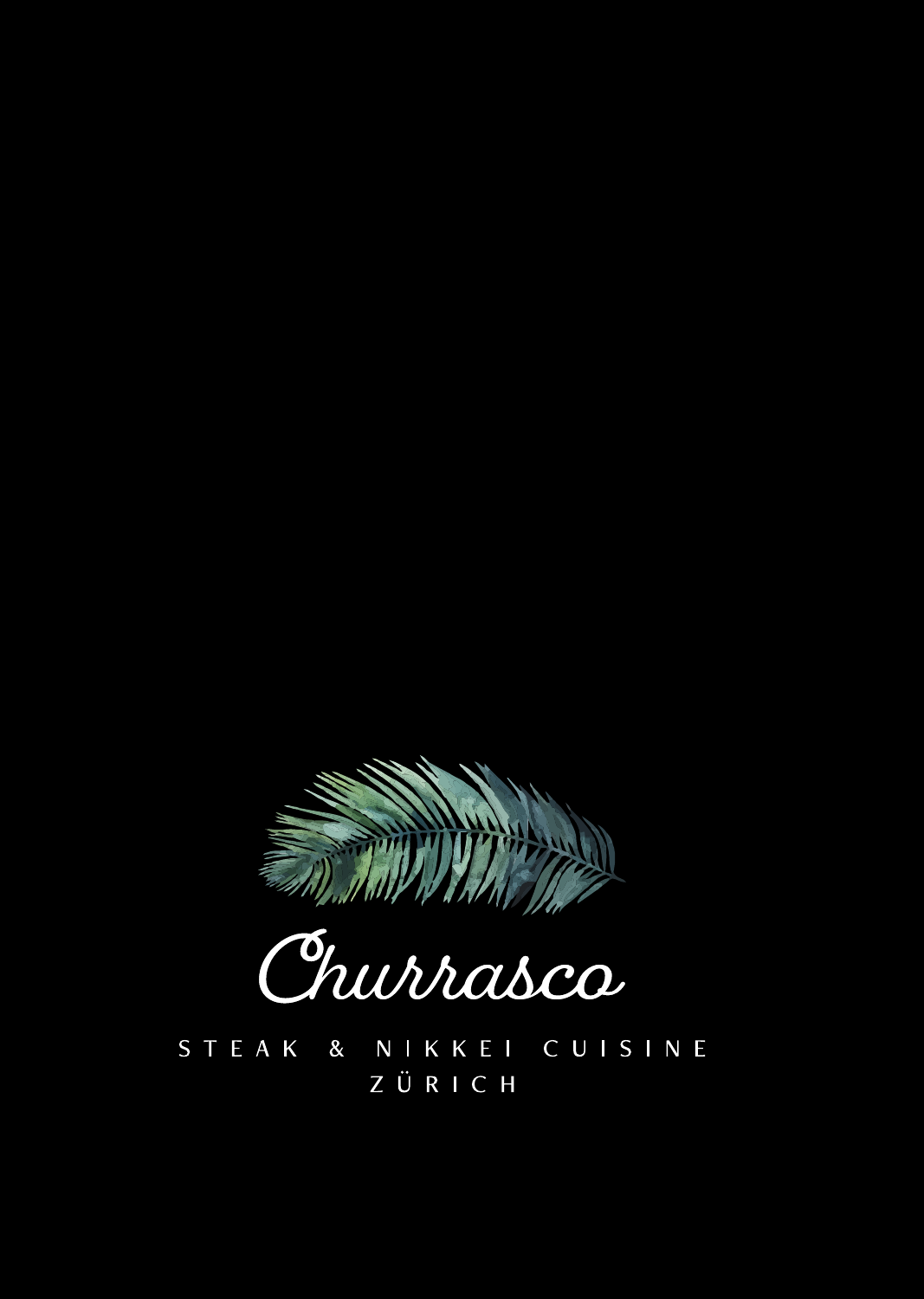### **INHALTSVERZEICHNIS**

| <b>DRINK'S NIKKEI STYLE</b>                                |                |
|------------------------------------------------------------|----------------|
| APETIZER - SPIRITS & SHERRY & PORTWEIN                     | 2              |
| GEBRANNTE WASSER (GIN / VODKA / PISCO / TEQUILLA & MEZCAL) | 3              |
| <b>GEBRANNTE WASSER (RUM / LIKÖR &amp; SHOTS)</b>          | $\overline{4}$ |
| <b>WHISKIES</b>                                            | $5 - 6$        |
| <b>OBSTBRÄNDE</b>                                          | 6              |
| DIGESTIF (COGNAC, BRANDY, GRAPPE)                          | 7              |
| <b>BIERE</b>                                               | 8              |
| ALKOHOLFREIE GETRÄNKE & HEISSGETRÄNKE                      | 9              |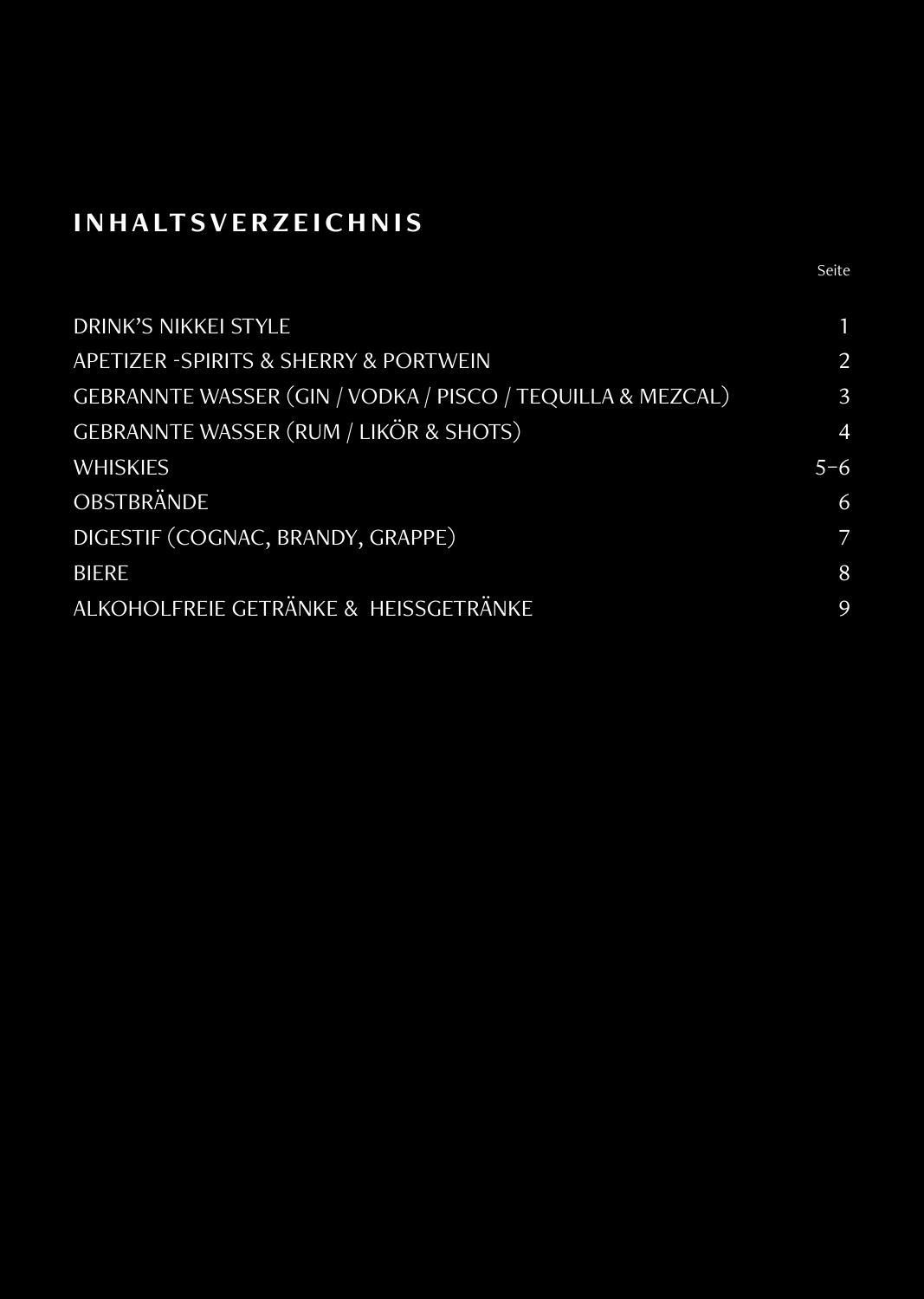# **Drink's Nikkei Style Drink's Nikkei Style**

| YUZU-ELDER SPRITZ<br>Ywuzu-Holunderblüte, Pisco, Prosseco                            | 14.50 |
|--------------------------------------------------------------------------------------|-------|
| AKASHISU-ROYAL<br>Akashisu-Likör, Champagner Brut                                    | 23.00 |
| PISCO SOUR<br>Pisco, Angostura, Eiweiss, Limette                                     | 19.00 |
| PISCO LIBRE<br>Pisco, Coca Cola, Limette                                             | 18.00 |
| CAIPIRINHA<br>Cachaca, Limette, Soda, Rohrzucker                                     | 19.00 |
| PERUVIAN MULE<br>Cachaca, Mango, Vanillesirup, Limette, Gingerbeer                   | 19.50 |
| DIPLOMATICO «OLD FASHIONED»<br>Diplomatico Rum, Angostura, Zuckersirup               | 21.00 |
| MARGARITA<br>Patron Tequilla Silver, Cointreau, Limette, Salzrand                    | 21.00 |
| PASSION-LIME MAGARITA<br>Patron Silver Tequilla, Limette, Zucker, Passion-Lime Mikks | 24.00 |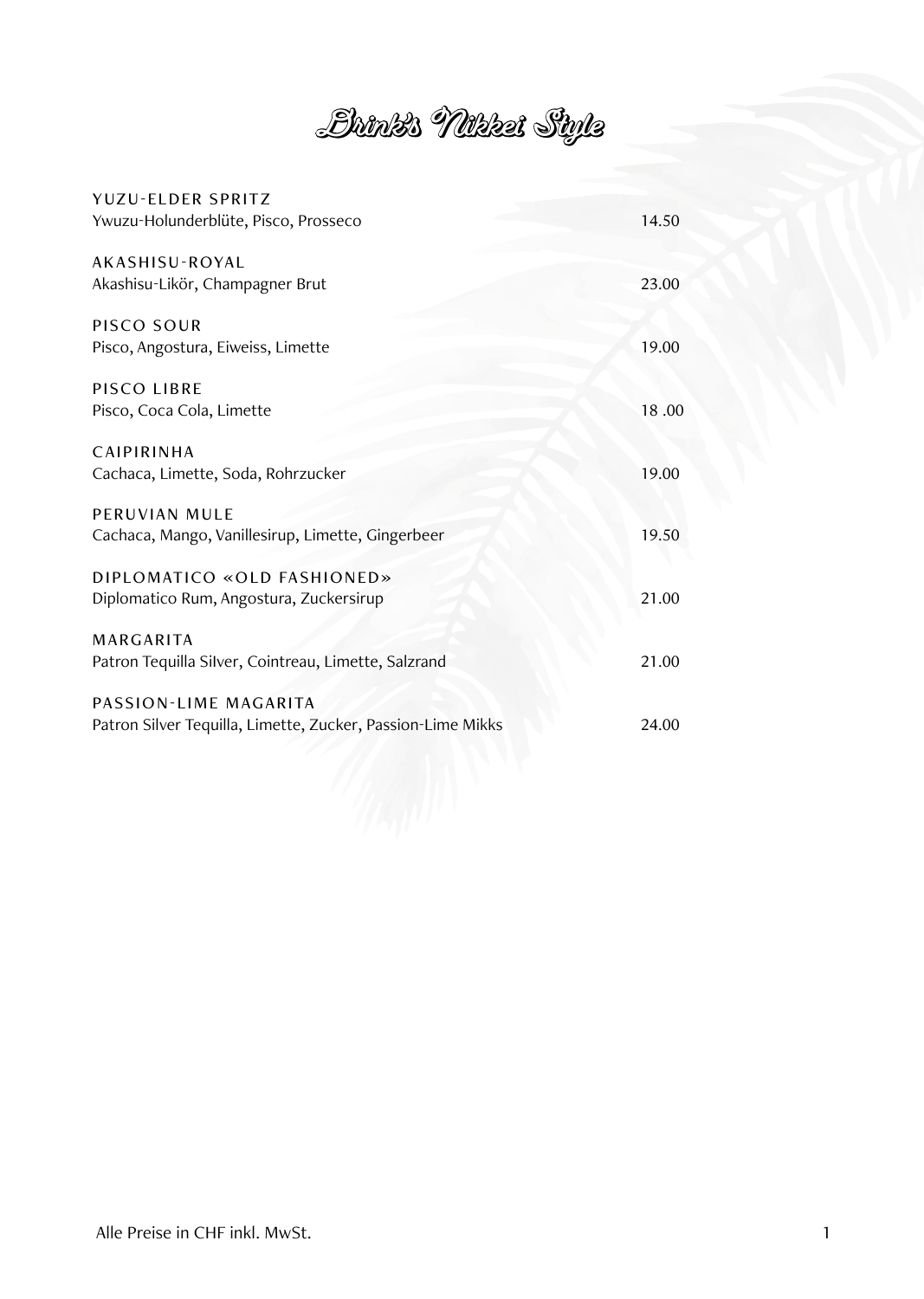**Apetizer -Spirits & Sherry & Portwein Apetizer -Spirits & Sherry & Portwein**

#### **APETIZER – DRINKS & SPIRITS**

| Aperol Spritz                    |       | 13.00           |
|----------------------------------|-------|-----------------|
| Hugo                             |       | 13.00           |
| Negroni                          |       | 16.00           |
|                                  | VOL % | 4 <sub>cl</sub> |
| Campari Soda                     | 23    | 9.00            |
| Campari Orange                   | 23    | 11.00           |
| Cynar Soda                       | 19    | 9.00            |
| Cynar Orange                     | 19    | 11.00           |
| Martini Bianco                   | 15    | 9.00            |
| Martini Extra Dry                | 15    | 9.00            |
| Martini Rosso                    | 15    | 9.00            |
| Jägermeister                     | 35    | 9.00            |
| Fernet Branca                    | 40    | 9.00            |
| Appenzeller Alpenbitter          | 29    | 9.00            |
| Pernod                           | 40    | 9.00            |
| Ricard                           | 45    | 9.50            |
|                                  |       |                 |
| <b>SHERRY &amp; PORTWEINE</b>    | VOL % | $5$ cl          |
| Tio Pepe Fino Sherry             | 15    | 8.50            |
| Graham's Fine White Portwein     | 19    | 13.00           |
| Graham's Fine Tawny Portwein     | 19    | 16.00           |
| Graham's Fine Tawny 20 Years     | 20    | 21.00           |
| Grahams Fine Tawny Port 30 Years | 20    | 38.00           |
| Graham's Fine Tawny 40 Years     | 20    | 55.00           |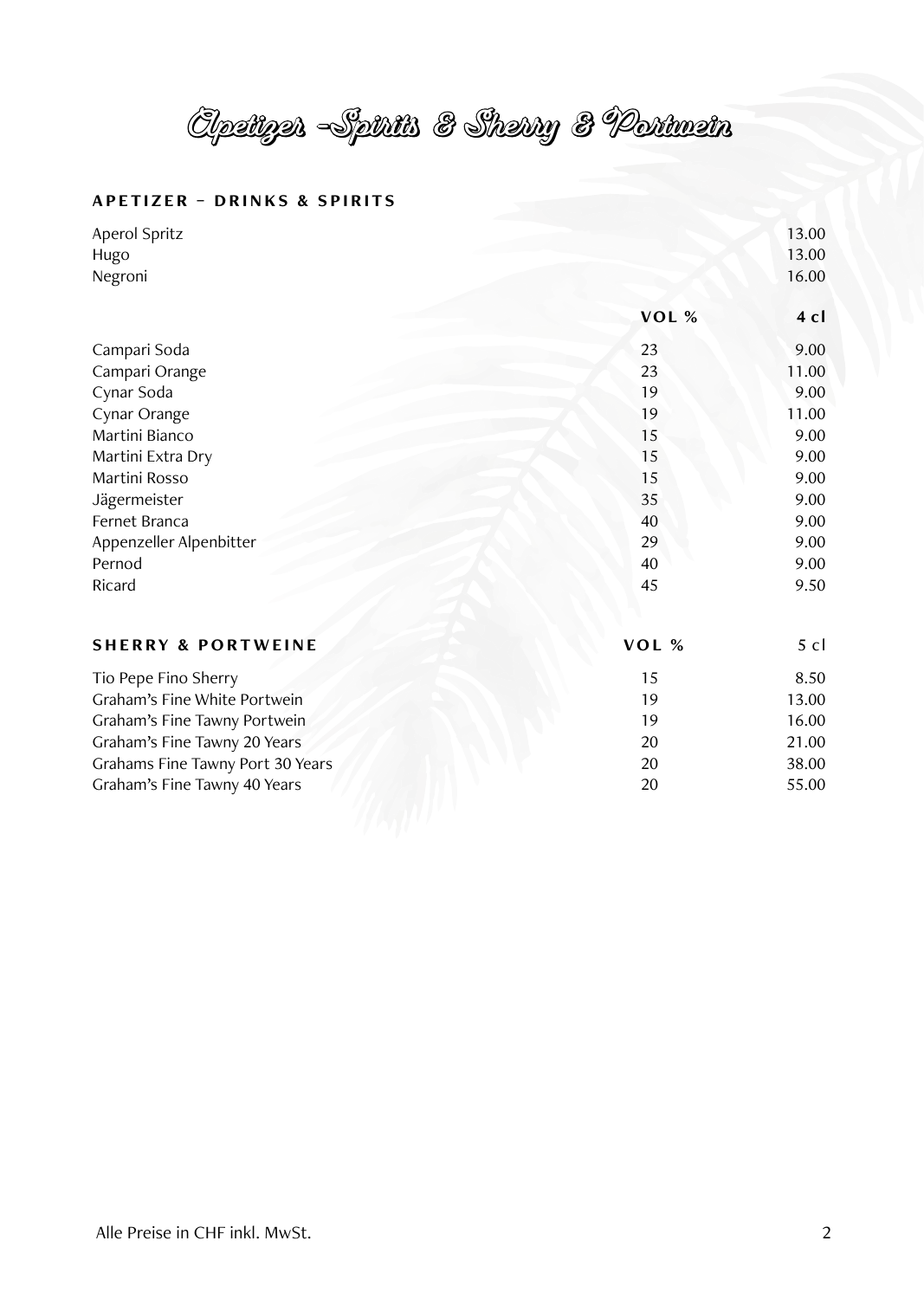#### **Gebrannte Wasser (Gin/Vodka/Pisco/Tequilla & Mezcal) Gebrannte Wasser (Gin/Vodka/Pisco/Tequilla & Mezcal)**

| GIN                             | VOL % | 4c1            |
|---------------------------------|-------|----------------|
| <b>Bombay Saphire</b>           | 40    | 16.00          |
| Hendrick's Gin                  | 41.4  | 18.00          |
| Monkey 47                       | 47    | 18.00          |
| Roku Gin The Japanese Craft Gin | 43    | 18.00          |
| Wessex «Altread the Great Gin»  | 41.3  | 21.00          |
| Wessex «The English Sloe Gin»   | 28    | 21.00          |
| Falko Gin                       | 41.3  | 18.00          |
| Turicum                         | 41.3  | 17.00          |
| <b>VODKA</b>                    | VOL % |                |
| Koskenkorva Vodka               | 40    | 12.00          |
| Belvedere                       | 40    | 17.00          |
| Grey Goose                      | 40    | 17.00          |
| Beluga Noble Vodka              | 40    | 21.00          |
| Mame San «Sake Flavored Vodka»  | 40    | 18.00          |
| PISCO                           | VOL % |                |
| La Peruana Acholado             | 42    | 16.00          |
| <b>TEQUILLA &amp; MEZCAL</b>    | VOL % | $2 \text{ cl}$ |
| Olmeca Blanco                   | 38    | 11.00          |
| Olmeca Gold                     | 38    | 11.00          |
| Patron Silver                   | 40    | 14.00          |
| Patron Anejo                    | 40    | 14.00          |
| Don Julio 1942 Reserva          | 38    | 21.00          |
| Mezcal «Enmascarado»            | 45    | 16.00          |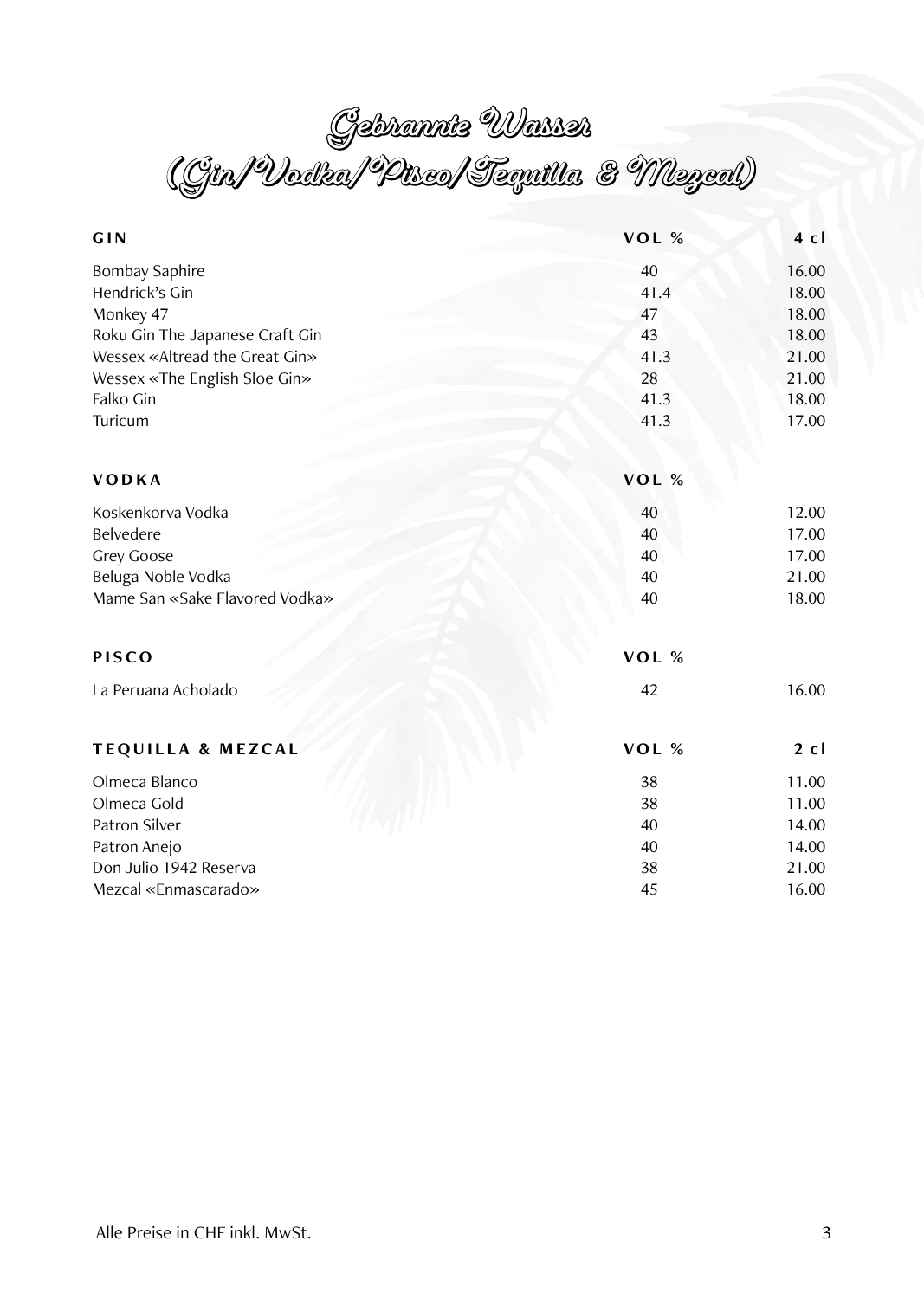**Gebrannte Wasser (Rum/Likör & Shots) Gebrannte Wasser (Rum/Likör & Shots)**

| <b>RUM</b>                                | VOL % | 4c1            |
|-------------------------------------------|-------|----------------|
| Bacardi Weiss                             | 37.5  | 11.00          |
| Bacardi Black                             | 37.5  | 12.00          |
| Havanna club Especial                     | 40    | 13.00          |
| Havanna club 7 Anejo                      | 40    | 16.00          |
|                                           |       |                |
| LIKÖR                                     | VOL % |                |
| Averna                                    | 32    | 9.00           |
| Ramazotti                                 | 30    | 9.00           |
| <b>Braulio</b>                            | 21    | 9.50           |
| Montenegro                                | 23    | 10.00          |
| Limoncello                                | 26    | 9.50           |
| Cointreau                                 | 40    | 9.00           |
| Yuzu- Sake Liqueur                        | 14    | 9.50           |
| Akashiso- Liqueur (Akashisu = Rote Shiso) | 8     | 9.50           |
| Bottega Café                              | 20    | 9.00           |
| Baileys                                   | 17    | 11.00          |
| Amaretto                                  | 28    | 11.00          |
| Dramboui Whisky- Liqueur                  | 40    | 13.00          |
| Frangelico                                | 40    | 11.50          |
| Vieille Prune Vedrenne                    | 40    | 11.50          |
| Morin Père & Fils Calvados                | 40    | 11.50          |
| <b>SHOTS</b>                              |       | $2 \text{ cl}$ |
| Sambuca Molinari                          | 40    | 8.00           |
| Hierbas Ibicencas                         | 26    | 8.00           |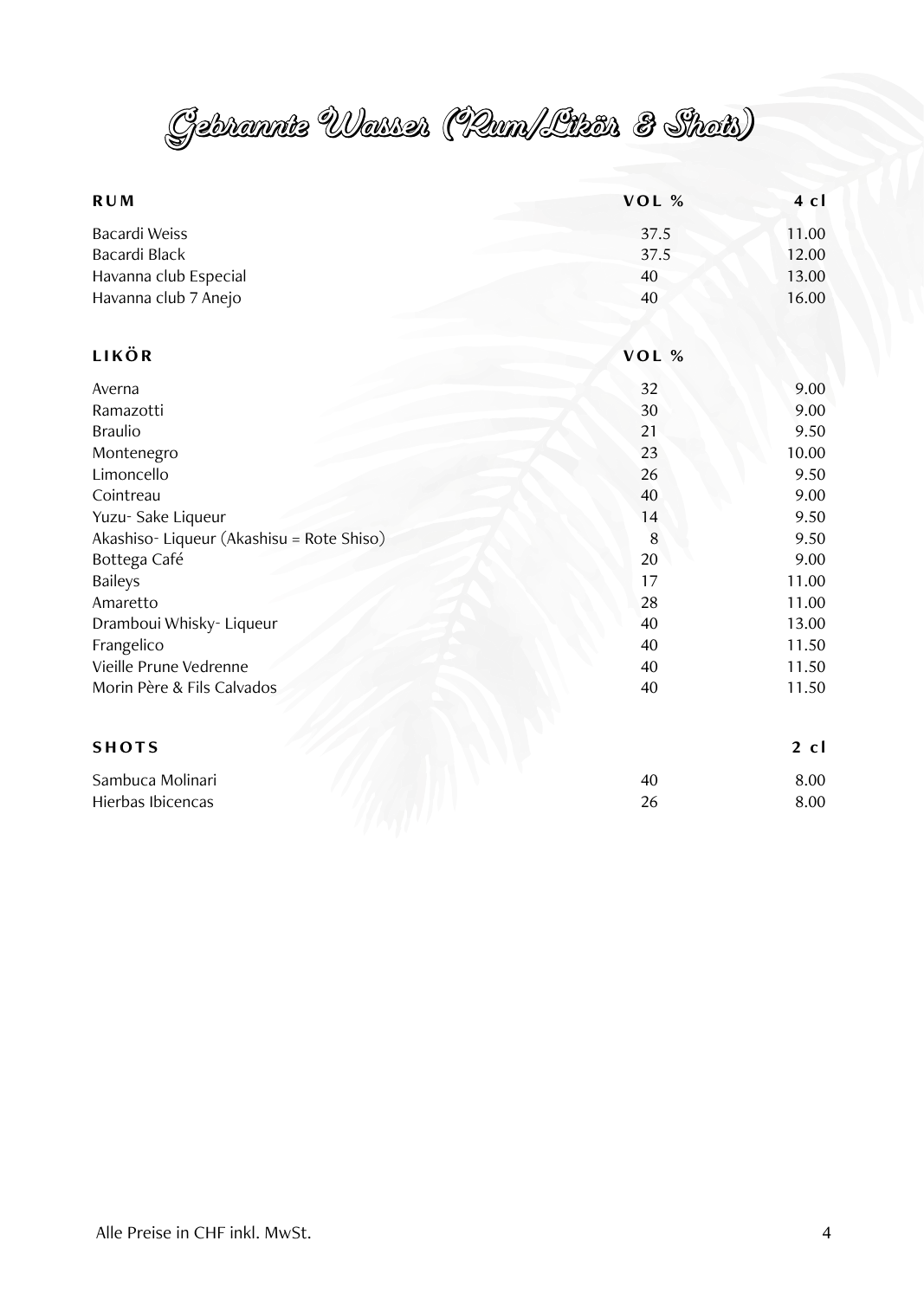## **Whiskies Whiskies**

| <b>JAPAN WHISKIES</b>                                 | VOL% | 4c1   |
|-------------------------------------------------------|------|-------|
| Nikka from The Barrel                                 | 51.4 | 17.00 |
| Nikka «Taketsuro» Pure Malt                           | 43   | 22.00 |
| Kaiyo «Mizunara-Oak» Pure Malt                        | 43   | 27.00 |
| Kaiyo «The Peated» Pure Malt                          | 46   | 30.00 |
| Suntory Hibiki Harmony                                | 43   | 30.00 |
| <b>SCOTCH WHISKIES</b>                                |      |       |
| The Famous Grouse                                     | 40   | 12.00 |
| Johnny Walker Red                                     | 40   | 13.00 |
| Johnny Walker Black                                   | 40   | 17.00 |
| Chivas Regal 12 Years                                 | 40   | 15.00 |
| Chivas Regal 18 Years                                 | 40   | 24.00 |
| The Balvanie 12 Years Single Barrel                   | 47.8 | 19.00 |
| The Balvanie 14 Years Caribbean Cask                  | 43   | 23.00 |
| Monkey Shoulder                                       | 40   | 16.00 |
| Smokey Monkey                                         | 40   | 18.00 |
| <b>SINGLE MALT WHISKIES</b>                           |      |       |
| The Macallan 12 Years                                 | 40   | 18.00 |
| The Maccallan 18 Years                                | 43   | 27.00 |
| The Maccallan 25 Years                                | 43   | 35.00 |
| Talisker Skye Single Malt                             | 45.8 | 17.00 |
| Talisker Single Malt 10 Years                         | 45.8 | 20.00 |
| Glenfiddich 12 Years                                  | 40   | 17.00 |
| The Glendfiddich 21 Years Rum Cask Finish             | 40   | 37.00 |
| Thel Glendfiddich Gran Cru 23 Years Single Malt       | 40   | 57.00 |
| The Glenfiddich 26 Years «Grand Couronne Single Malt» | 43.8 | 82.00 |
| Cragganmore 12 Years                                  | 40   | 19.00 |
| Oban Single Highlands                                 | 40   | 17.00 |
| Dalwhinne 15 Years                                    | 43   | 17.00 |
| Dalmore 12 Years                                      | 40   | 17.00 |
| Glenmorangie 10 Years The Original                    | 40   | 17.00 |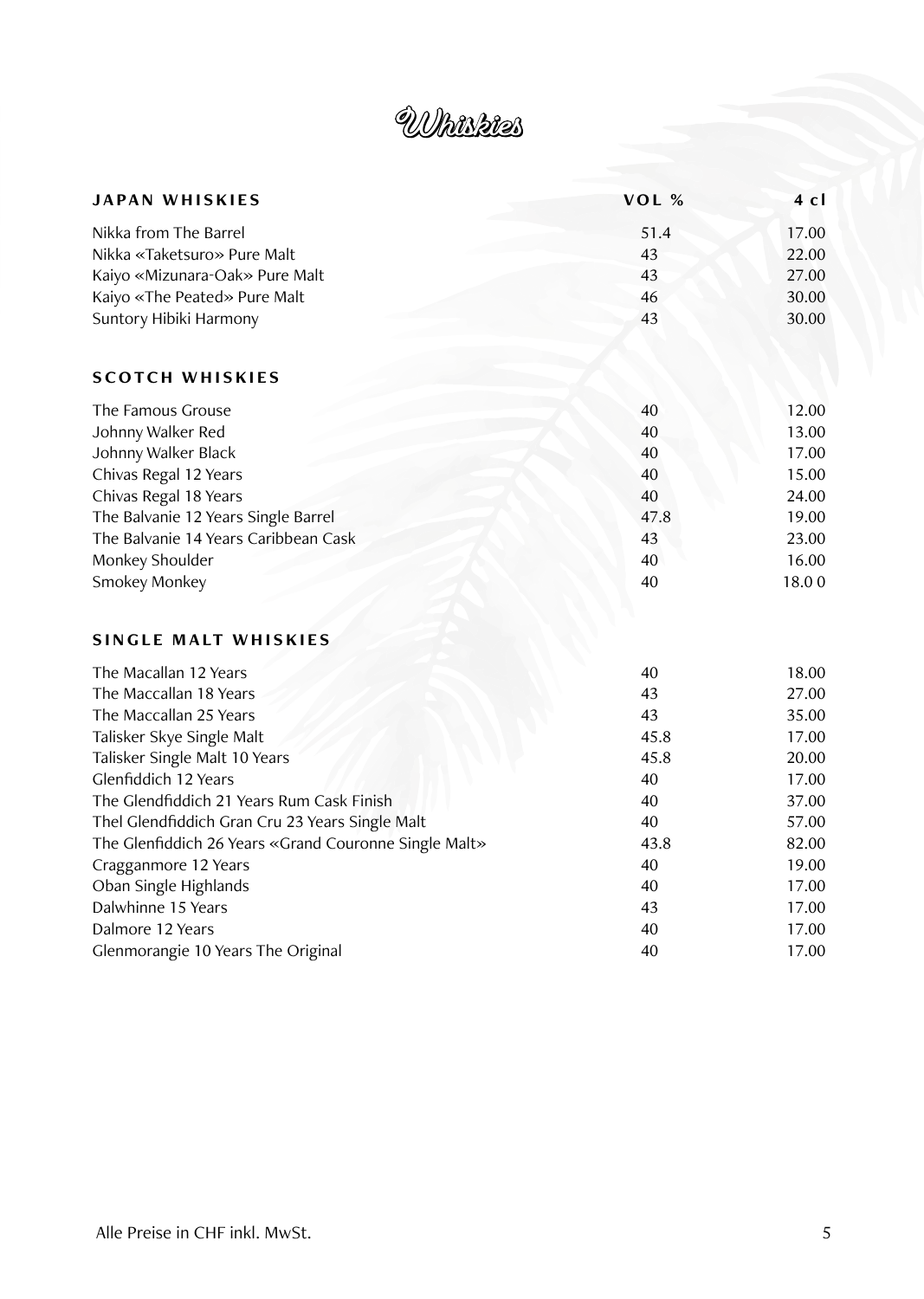## **Whiskies Whiskies**

| <b>IRISH WHISKIE</b>              | VOL %    | 4 <sub>c</sub> |
|-----------------------------------|----------|----------------|
| Tullamore DEW                     | 40<br>40 | 14.00<br>16.00 |
| Jameson Irish Whiskey             |          |                |
| <b>BOURBON</b>                    | VOL %    |                |
| <b>Four Roses</b>                 | 40       | 14.00          |
| Jack Daniels                      | 40       | 14.00          |
| Jack Daniels Single Barrel        | 45       | 19.00          |
| Jim Beam                          | 40       | 14.00          |
| Woodford Reserve Straight Bourbon | 43.2     | 16.00          |
| Woodford Reerve Straight Rye      | 43.2     | 16.00          |

**Obstbrände Obstbrände**

|                 | VOL% | $2 \text{ cl}$ |
|-----------------|------|----------------|
| Dettling Kirsch | 45   | 12.00          |
| Morand Williams | 43   | 12.00          |
|                 |      |                |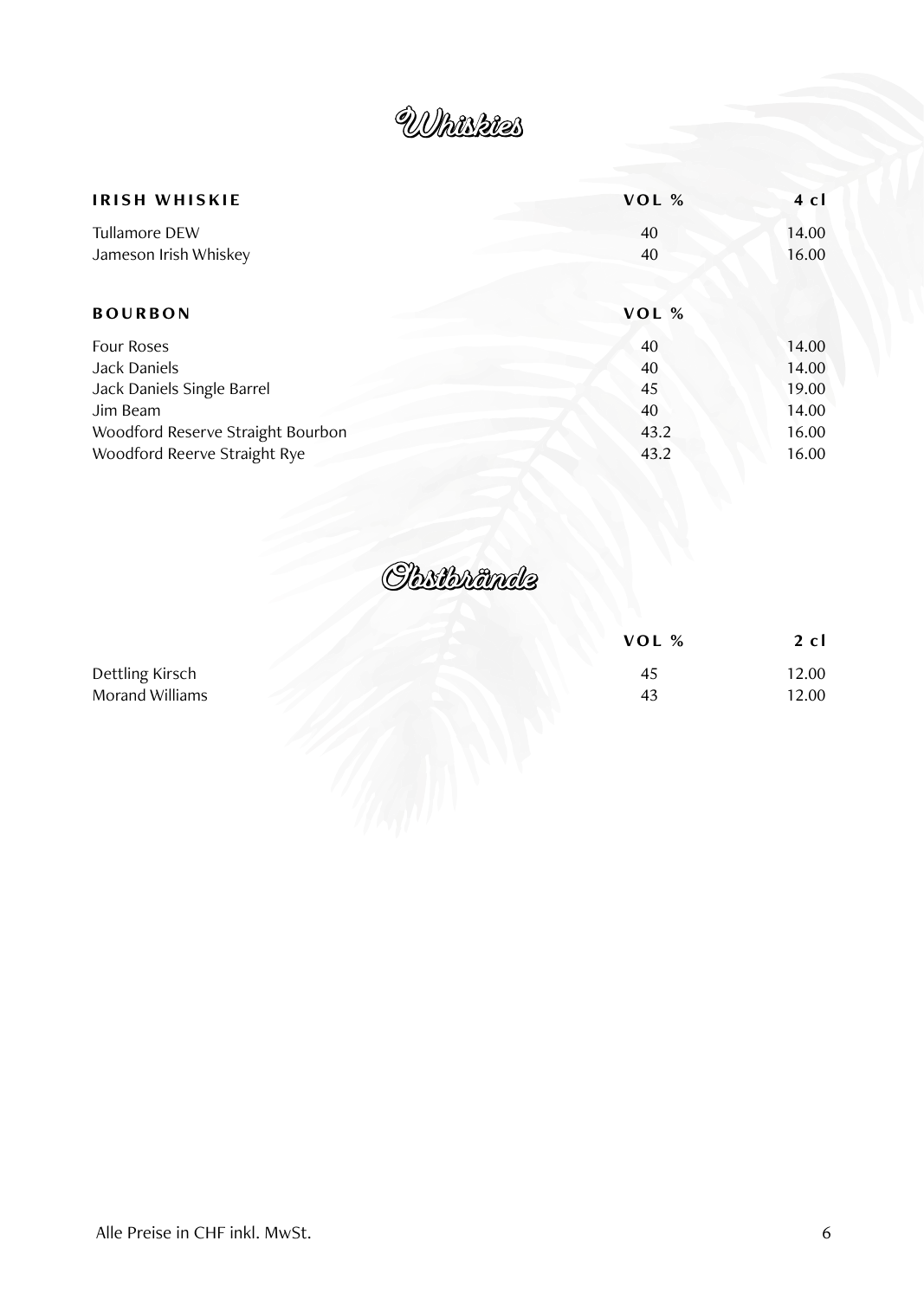**Digestif (Cognac, Brandy, Grappe) Digestif (Cognac, Brandy, Grappe)**

| <b>AFTER DINNER RUM</b>                           | VOL % | 2 c1   |
|---------------------------------------------------|-------|--------|
| «Secret Cask» Jamaican Rum 2014                   | 44    | 15.00  |
| Milonario XO Especial Peruvian Rum                | 40    | 21.00  |
| Ron Zacappa 23 Years                              | 40    | 16.00  |
| Ron Zacappa XO                                    | 40    | 24.50  |
| Diplomático Reserva                               | 40    | 14.00  |
| Brugal 1888 Gran Reserva                          | 40    | 19.50  |
| COGNAC                                            |       |        |
| Camus VSOP                                        | 40    | 11.00  |
| Camus XO                                          | 40    | 22.00  |
| Rèmy Martin VSOP                                  | 40    | 16.00  |
| Rèmy Martin XO                                    | 40    | 27.00  |
| Hennesy VS                                        | 40    | 16.00  |
| Hennesy XO                                        | 40    | 27.00  |
| Hennesy Paradis                                   | 40    | 52.00  |
| Louis XIII                                        | 40    | 165.00 |
| <b>BRANDY</b>                                     |       |        |
| Carlos 1                                          | 40    | 13.00  |
| Vecchia Romagna                                   | 37.2  | 9.00   |
| <b>GRAPPE</b>                                     |       |        |
| «Valdavi» Grappa di Moscato d'Asti                | 40    | 13.00  |
| «Nibbio» Grappa di Barbera                        | 40    | 13.00  |
| Grappa di Tignanello                              | 42    | 16.00  |
| Grappa di Sasicaia                                | 40    | 19.00  |
| Levi Grappa Carmomilla                            | 40    | 23.00  |
| «Bric del Gaian» Grappa di Moscato d'Asti         | 44    | 18.50  |
| «Tre Soli Tre» Grappa di Barolo                   | 43    | 18.50  |
| «Roccanivo» Grappa di Barbera                     | 43    | 18.50  |
| «Marisa» Grappa di Nebiolo e Barbera              | 44    | 18.50  |
| «Paolo Berta» 20 ANNI Grappa di Nebiolo e Barbera | 43    | 24.00  |
| Grappa Sandro Bottega Amarone Riserva             | 43    | 19.00  |
| Nonino Grappa 8 Years                             | 43    | 19.00  |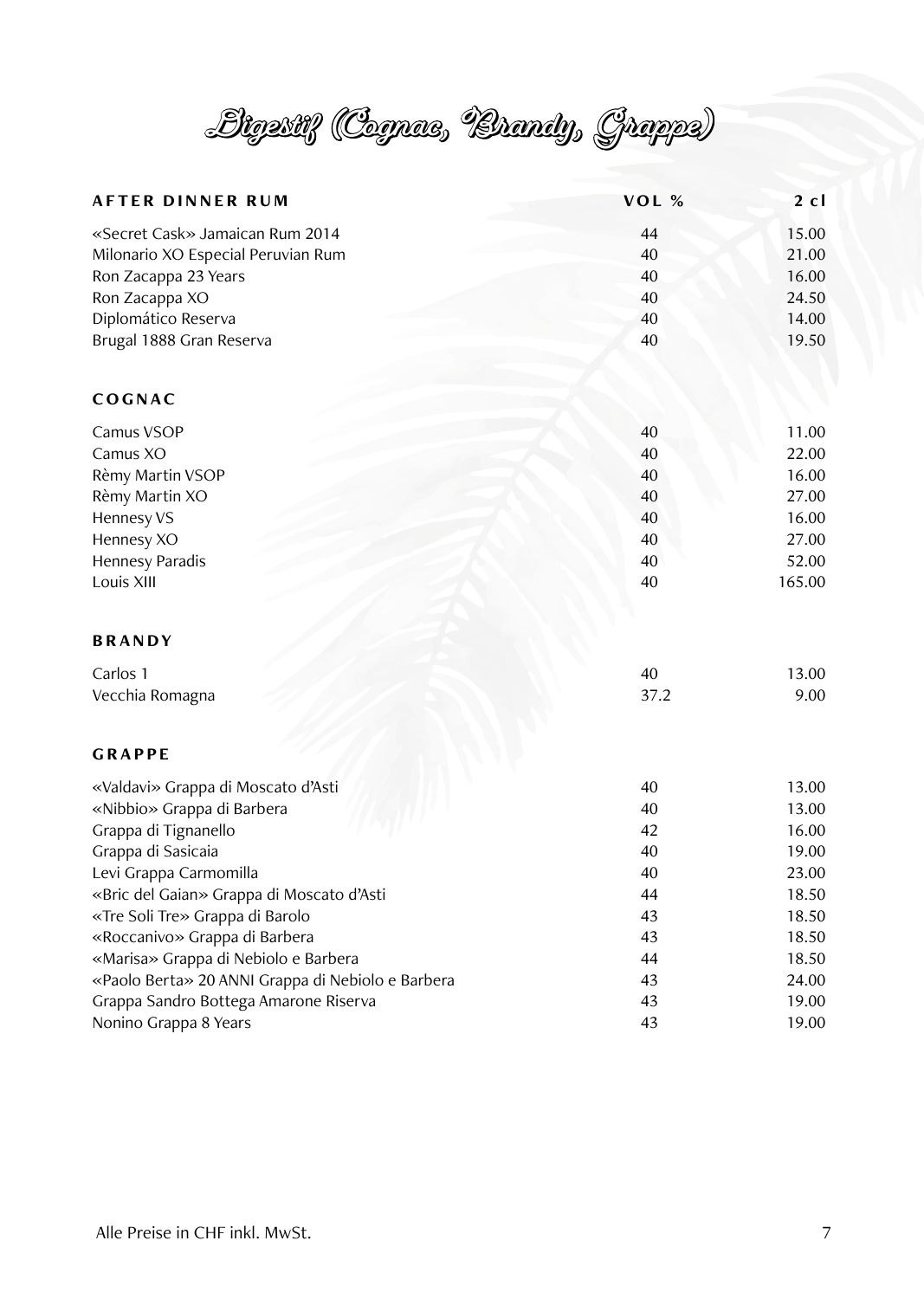### **Biere**

| OFFEN                                                                                                     | 30 cl        | 50 cl                        |
|-----------------------------------------------------------------------------------------------------------|--------------|------------------------------|
| Feldschlösschen Hopfenperle<br>Brooklyn Lager                                                             | 6.50<br>7.50 | 9.50<br>10.00                |
| <b>FLASCHENBIERE</b>                                                                                      |              | 33 cl                        |
| Feldschlösschen Dunkel<br>Feldschlösschen Lager Alkoholfrei<br>San Miguel<br>Asahi Super Dry Premium Beer |              | 7.00<br>6.50<br>7.00<br>7.00 |
| Grimbergen Blanche                                                                                        |              | 25 cl                        |
|                                                                                                           |              | 7.50                         |
| WEIZENBIER                                                                                                |              | 50 cl                        |
| Schneiders Weisse                                                                                         |              | 9.50                         |
|                                                                                                           |              |                              |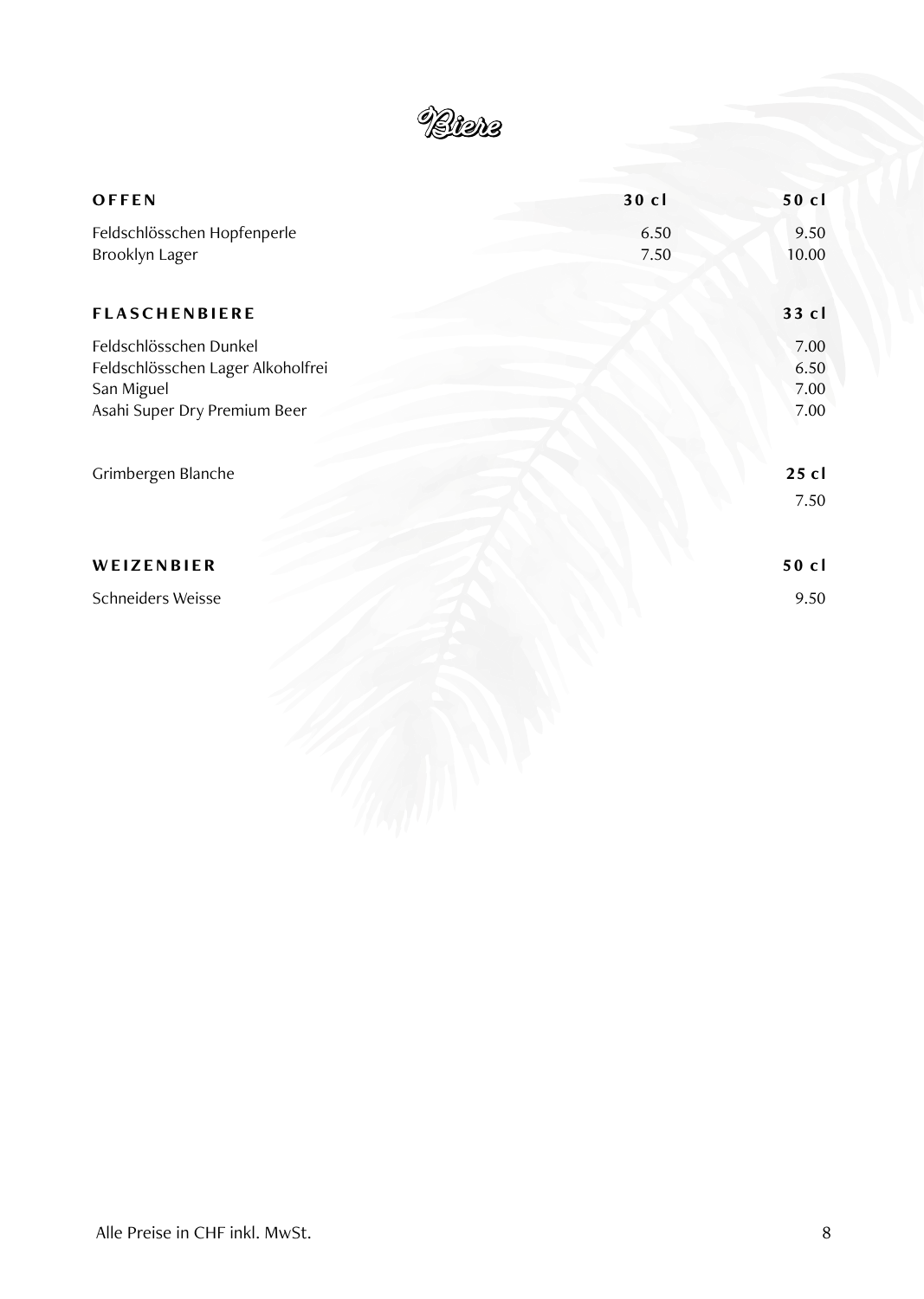**Alkoholfreie Getränke & Heissgetränke Alkoholfreie Getränke & Heissgetränke**

| <b>GESCHLOSSCHENE GETRÄNKE</b>                 | 40 cl | 80 cl   |
|------------------------------------------------|-------|---------|
| Rhäzünser mit Kohlensärue                      | 6.00  | 10.00   |
| Arkina ohne Kohlensäure                        | 6.00  | 10.00   |
|                                                |       | 33 cl   |
| Coca Cola/Zero                                 |       | 6.00    |
| Fanta                                          |       | 6.00    |
| Sprite                                         |       | 6.00    |
| Rivella (Rot/Blau)                             |       | 6.00    |
| Apfelschorle                                   |       | 6.00    |
| Apfelsaft (Süssmost)                           |       | 6.00    |
|                                                |       | 20c1    |
| Schweppes (Tonic, Ginger Ale, Bitter Lemon)    |       | 6.00    |
|                                                |       | $25$ cl |
| Red Bull                                       |       | 7.50    |
| Stolichnaya Gingerbeer 0% Alk.                 |       | 7.50    |
|                                                |       | 10c1    |
| San Bitter/ Crodino                            |       | 6.00    |
|                                                |       |         |
| OFFENE GETRÄNKE                                |       | 30 cl   |
| Eistee Lemon                                   |       | 5.00    |
| Tomatenjus                                     |       | 5.50    |
| Fruchtsäfte (Orange, Ananas, Mango, Cranberry) |       | 5.50    |
| Passion- Lemon Limonade                        |       | 8.50    |
| Yuzu- Holunder Limonade                        |       | 8.50    |
| HEISSGETRÄNKE                                  |       |         |
| Espresso                                       |       | 5.00    |
| Doppelter Espresso                             |       | 8.00    |
| Cafe Crème                                     |       | 5.00    |

| Cappucino                                                 | 7.00  |
|-----------------------------------------------------------|-------|
| Latte Machiatto                                           | 8.00  |
| Coretto Grappa                                            | 13.00 |
| Carajillo mit Brandy                                      | 13.00 |
| Café Bailey's                                             | 13.00 |
| Tee (Schwarztee, Grüntee, Pfefferminz, Kamillen, Früchte) | 5.00  |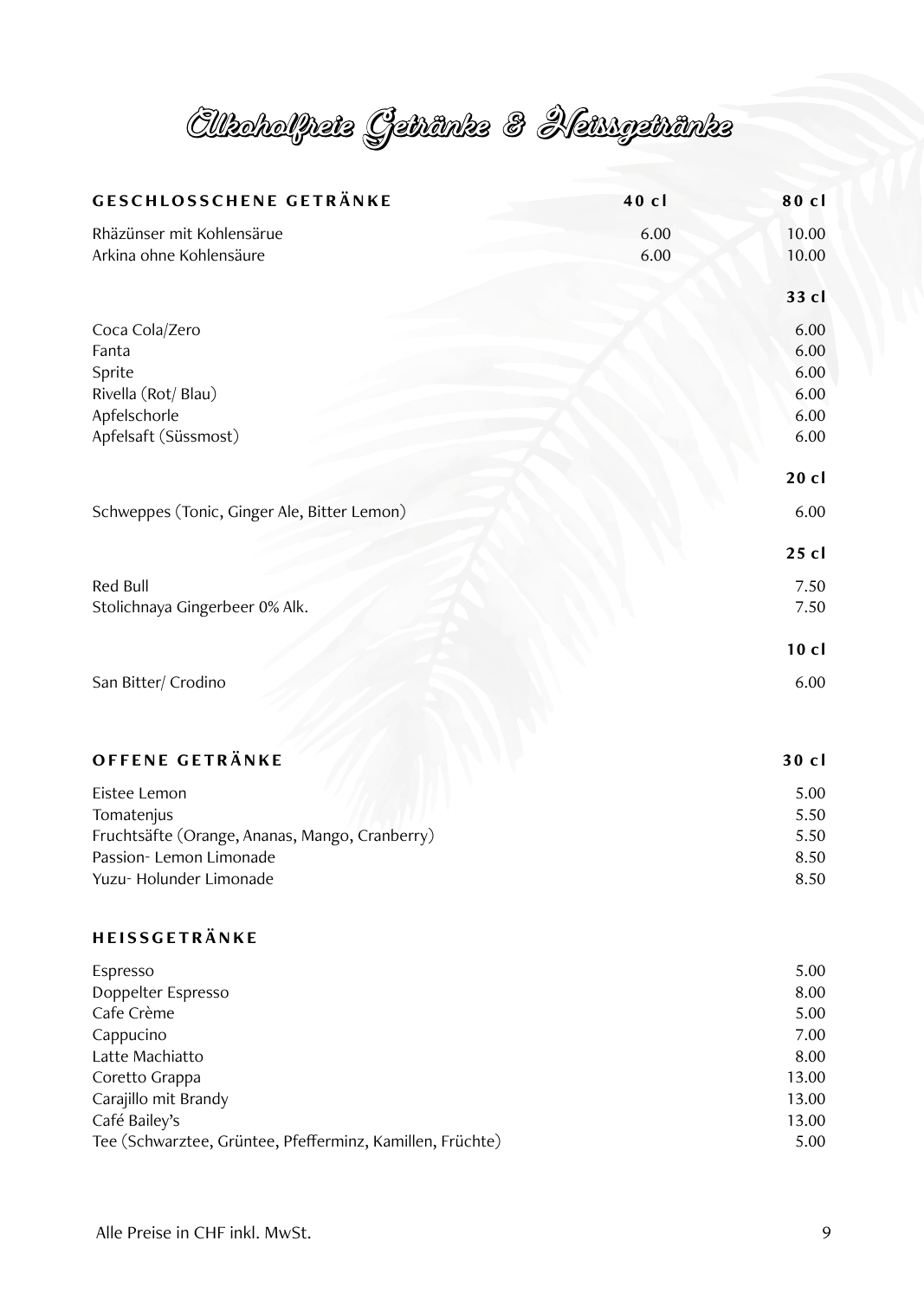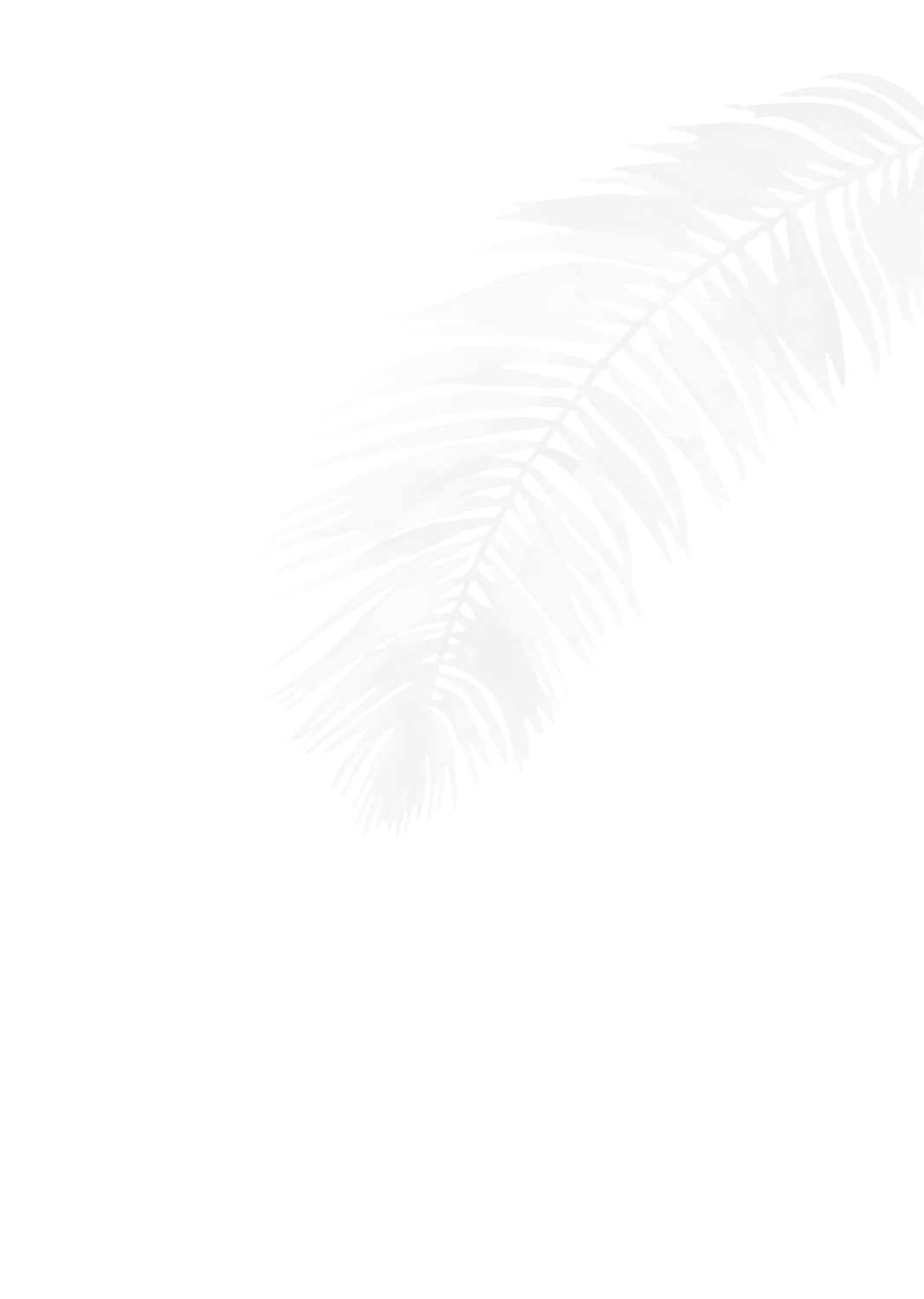